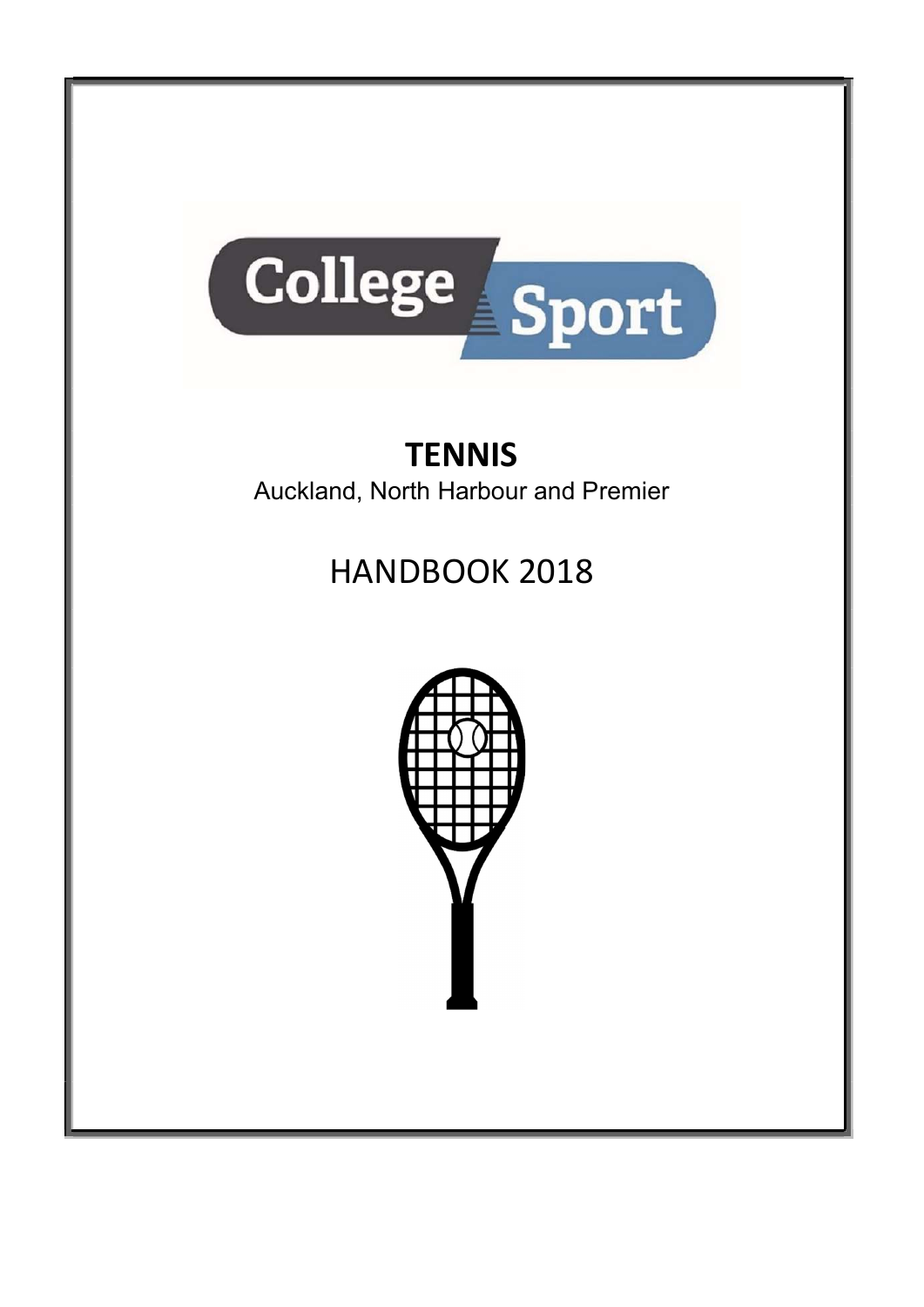# Competition Information

#### VENUES:

#### Season Start Date:

| <b>Premier Season:</b>                 | Saturday 10 February - 24 March |  |
|----------------------------------------|---------------------------------|--|
| <b>North Harbour Term 1:</b>           | Monday 19 February - 9 April    |  |
| <b>Auckland Term 1:</b>                | Saturday 17 February - 24 March |  |
|                                        | Entries close: 7 February       |  |
| <b>Grade Finals:</b>                   | Saturday 7 April                |  |
| Term 4:                                | Saturday 27 October             |  |
|                                        | Entries close: 26 September     |  |
| <b>Champ of Champs:</b>                | Wednesday 4 April               |  |
|                                        | Thursday 5 April                |  |
|                                        | Friday 6 April                  |  |
|                                        | Entries close: 22 March         |  |
| <b>National Qualifying tournament:</b> | Thursday 15-16 February         |  |
|                                        | Entries close: 7 Dec 2017       |  |

Note: Games will be scheduled on Saturdays at either 8.15am or 10.15am. Senior games to be in the 8.15am timeslot. Any schools with requests in regards to court usage or time allocation need to notify College Sport at the time of entry.

#### Age Groups:

Junior: U14 and Year 9 & 10 Senior: U18 and Year 11-13 There are separate Boys and Girls grades for all age groups.

#### Grades:

Grades available in each age group are: Premier: Top eight teams based on configure ranking

A2: The next six teams in each age group

A3: The number of A3 grades at each level depends on entries. If there are more than one A3 grade, the teams will be arranged in zones as far as possible.

Zones: Groups of eight teams of a less competitive standard grouped in geographical areas.

# Eligibility:

As per the College Sport Bylaws, outlined on the College Sport website www.collegesport.co.nz.

A player who has played three or more matches in an older age group may not then revert to his/her own age group during the year's competition. A player must have played at least two matches in the round robin to be eligible for the semi-finals or finals.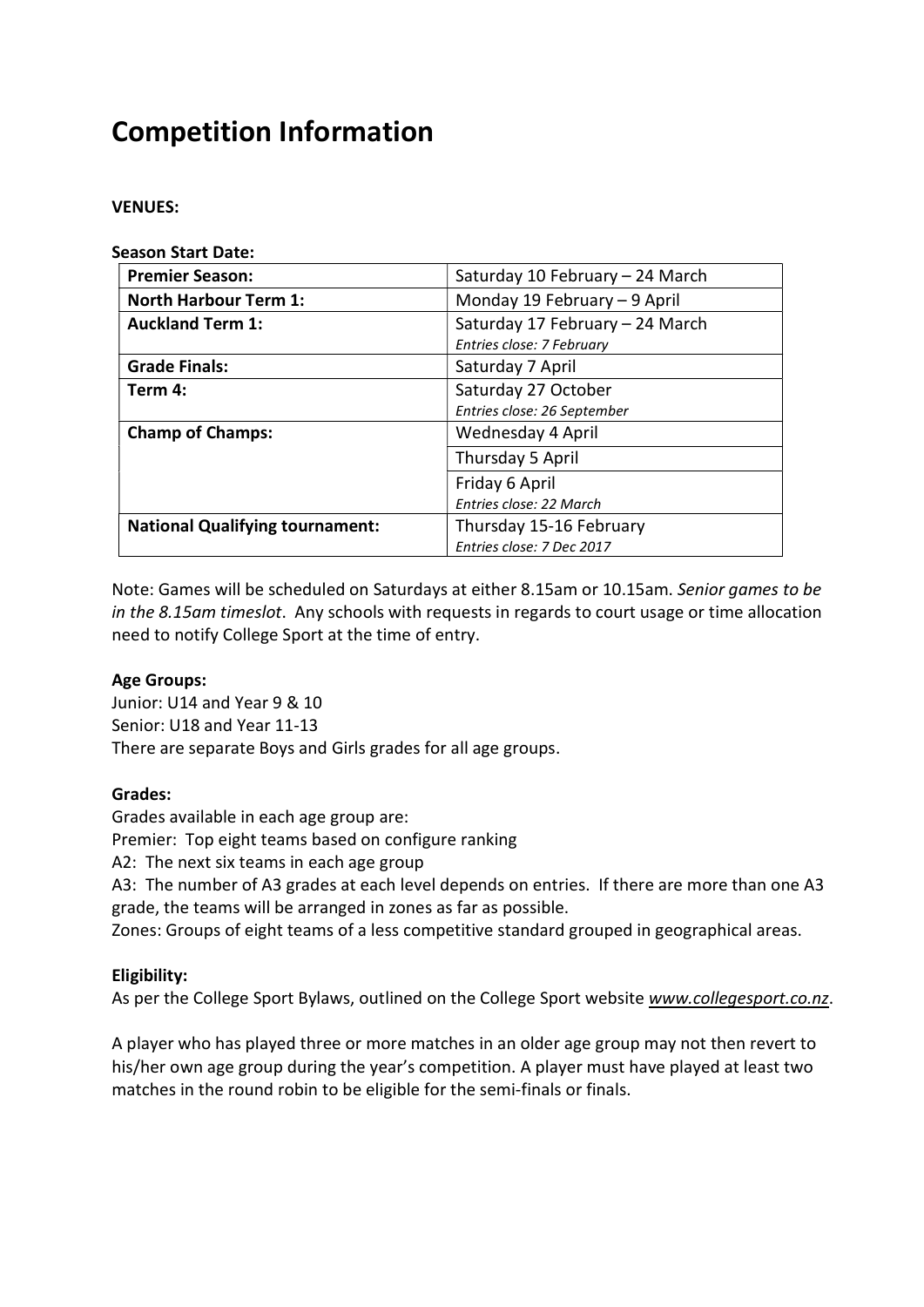# Draw Format:

Draws and results can be found on the College Sport website www.collegesport.co.nz or College Sport App. Results are entered online by school sports coordinators.

### Team Management:

Each team must have a teacher or adult with them at every game. This person is to complete the score sheet before the game; be aware of any medical problems of players in the team; implement the rules of the competition; supervise the players.

### Teams:

- **Premier Competition Each team contains four players**
- North Harbour Competition Each team contains four players
- All other Saturday Competitions Each team contains six players graded strictly 1 to 6 on ability (true merit order)
- No player may be substituted for another during a rubber without prior agreement of the opposing team.

### Rubbers:

A rubber will be played between teams in the same grade from two opposing schools according to the draw.

### Premier & North Harbour Monday Competition

In each rubber, 1 plays 1, 2 plays 2, 3 plays 3 etc. In doubles 1 and 2, play, 3 and 4 play 3 and 4. Thus there are six matches in each rubber

### Saturday Competition

In each rubber, 1 plays 1, 2 plays 2, 3 plays 3 etc. In doubles 1 and 2, play, 3 and 4. 5 and 6 play 5 and 6. Thus there are nine matches in each rubber

This order can be altered only by mutual agreement or where players are not available excluding Premier Grade.

# Matches:

# Premier A1:

Best of 3 sets – first to four games

- No AD(advantage) scoring at deuce-sudden death, receiver chooses side
- 12-point tiebreaker at 3-3 in first two sets (first to 7 points)
- Third set is just a super tiebreaker (first to 10 points)
- Double combination 1&2, 3&4
- All matches singles must be played first, then doubles (if 4 courts allocated)
- 2 singles and 1 doubles must be played (if 3 Courts)
- Your choice of combinations (2 courts)
- 2<sup>nd</sup> round matches starting at 10.15 therefore if you are allocated either 4 courts or three courts you will be required to be finished by 10.15
- All teams should be taking 6 balls for the competition in case required.
- Schools having a draw for results this is how you work it out: Countback on sets, then countback on games. e.g 3-3 all then sets equal 7-6 team A .
- Enter into system 4-3 to team A and points for winning match will go to team A.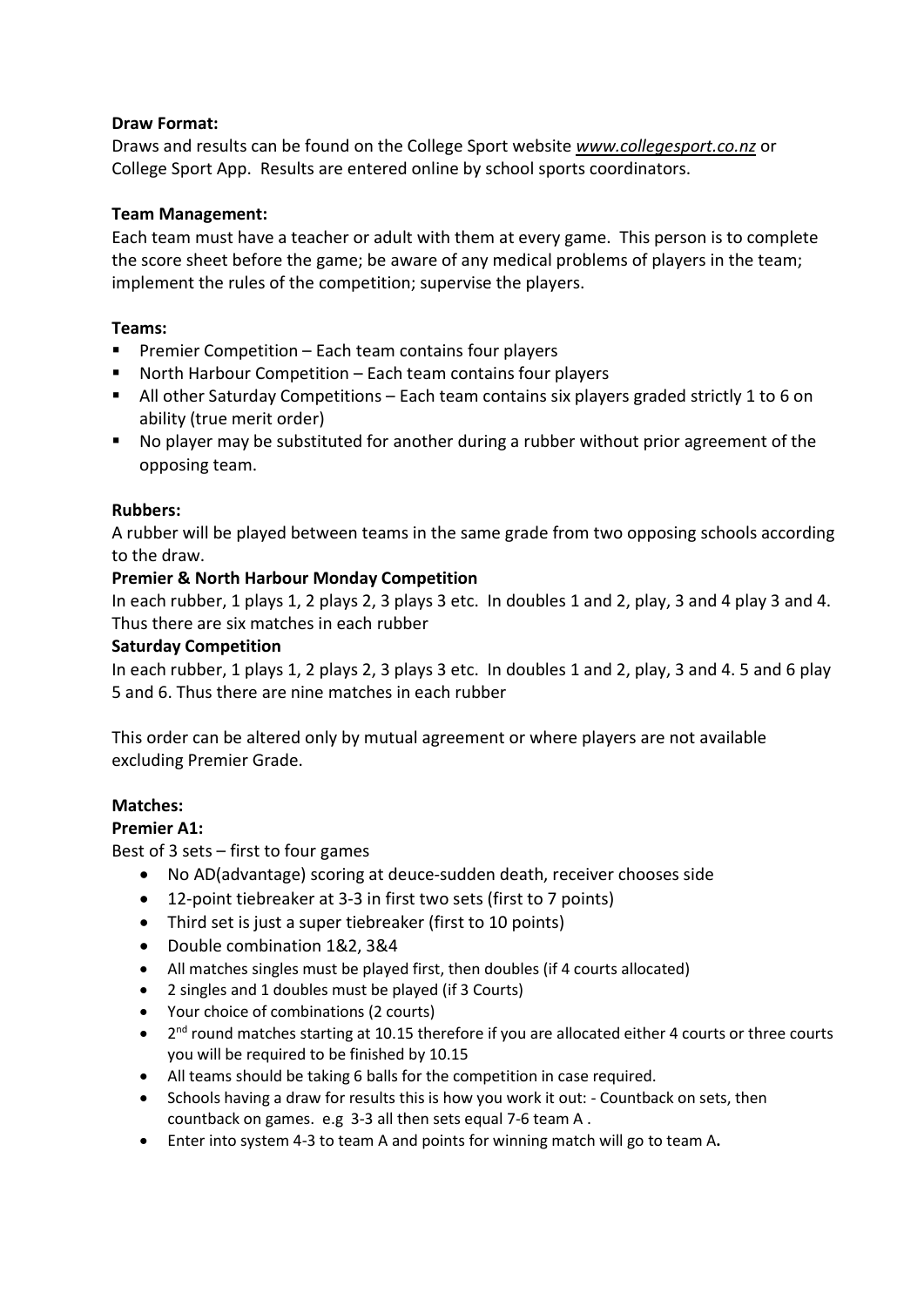# All other Grades:

Matches are played according to the normal rules of tennis. All matches are of one set with a tie-breaker at 6-all.

# The Competition:

- In any rubber, a competition point is gained by a team for each match won. The team which wins the rubber by winning five or more matches is awarded two bonus points.
- Score sheets must be filled in completely at the courts, the scores agree to and signed by both team captains.
- The final rubber scores must be entered online. All results must be either entered online before 9.00am Thursday morning the week after play.
- The winner of a grade Please refer to individual grade draw information's
- Each member of a winning team will receive a certificate.

### Score Sheets:

- The person in charge of tennis in each school must issue each team with a score sheet.
- A suitable form of score sheet is available on the College Sport website.
- Captains must consult each other over the following:
	- Names and order of team members
	- Correctness of all scores
	- Signing the completed score sheet
- **Premier A1 sheets must all be emailed into College Sport**

# Times:

- **Premier Starting time is 8.15am**
- North Harbour starting time is 4pm
- All other Saturday grades play is 8.15am for most rubbers. At most venues where three courts are available for each rubber, more rubbers are scheduled to start after 10.15am as courts become available. For 8.15am matches players should arrive at 8.00am to complete preliminary organisation and warm-ups, so that play can start promptly at 8.15am. Players in 10.15am matches should arrive early, as it may well be possible to start before 10.15am, if the earlier matches are over quickly.
- Players involved with senior inter-club should be given every consideration in getting their matched played early.
- If a team is missing one or more members, those present must move up the order, defaulting only the bottom matches.

# Defaults:

- Managers should make every effort to avoid incurring defaults, as this limits the tennis, not only of their own team, but also of the school.
- **Postponed matches should be played during the first week following the postponement.**
- A team which is unreasonably tardy in playing postponed matched may be defaulted. Such a default shall be ruled only by the Association.
- In the event of a team being late at a venue, the following shall apply:
	- If no member of a team is present and ready to play at 8.45am/10.30am the first two matches are defaulted (see times section above)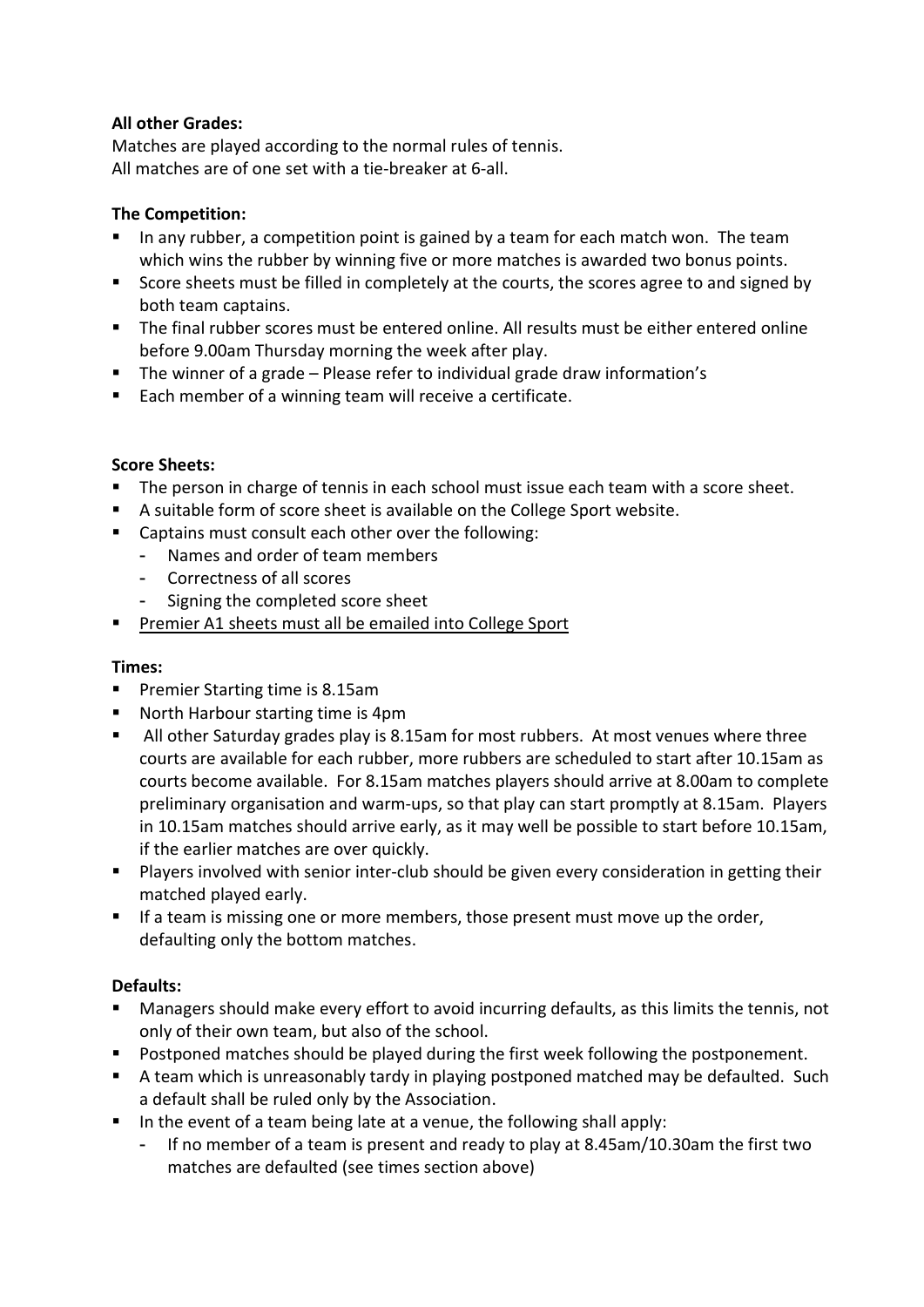- If at any time an allocated court is free and a team has no player on, then after 5 minutes, that team defaults the next match in playing order.
- If a team has no players present at 9.00am/10.45am then the whole team is defaulted.
- Notwithstanding any of the above, any player whose opponent has not arrived at the courts within one hour of the scheduled start, (i.e. 9.15am/11.15am) may assume a win by default.

#### Postponements:

 Rubbers are never cancelled. Postponements can be caused by rain, by approved fixtures under the jurisdiction of Auckland or NZ Associations, or by mutual agreement.

### Court Control:

- Schools are responsible for supervision on their home courts. At non-school venues all staff present should take responsibility for the conduct of players and the care of the facilities.
- **Approved tennis clothing and shoes should be worn.**
- A high standard of behaviour is expected of players both on and off the court.
- Any breaches of the above should be brought to the attention of the offending players and their captain or manager and, in extreme cases the principal of the offending school and the association.

#### Umpires:

- All matches should be umpired, except where players agree to umpire themselves.
- All players are expected to be available to umpire and should be training to do so.
- **Team captains should arrange alternate umpires.**

#### Balls:

- Each team must provide at least on pair of good quality balls, which for A grades must be new balls.
- **Premier A1 and Senior A2 teams usually provide two new pairs.**
- With three courts now being available for most rubbers, it is essential for each team to have one or more extra pairs of good quality balls available.

#### Disputes:

All disputes should be sent in writing to College Sport school.sport@collegesport.co.nz to be looked into by the Sports Advisory Group.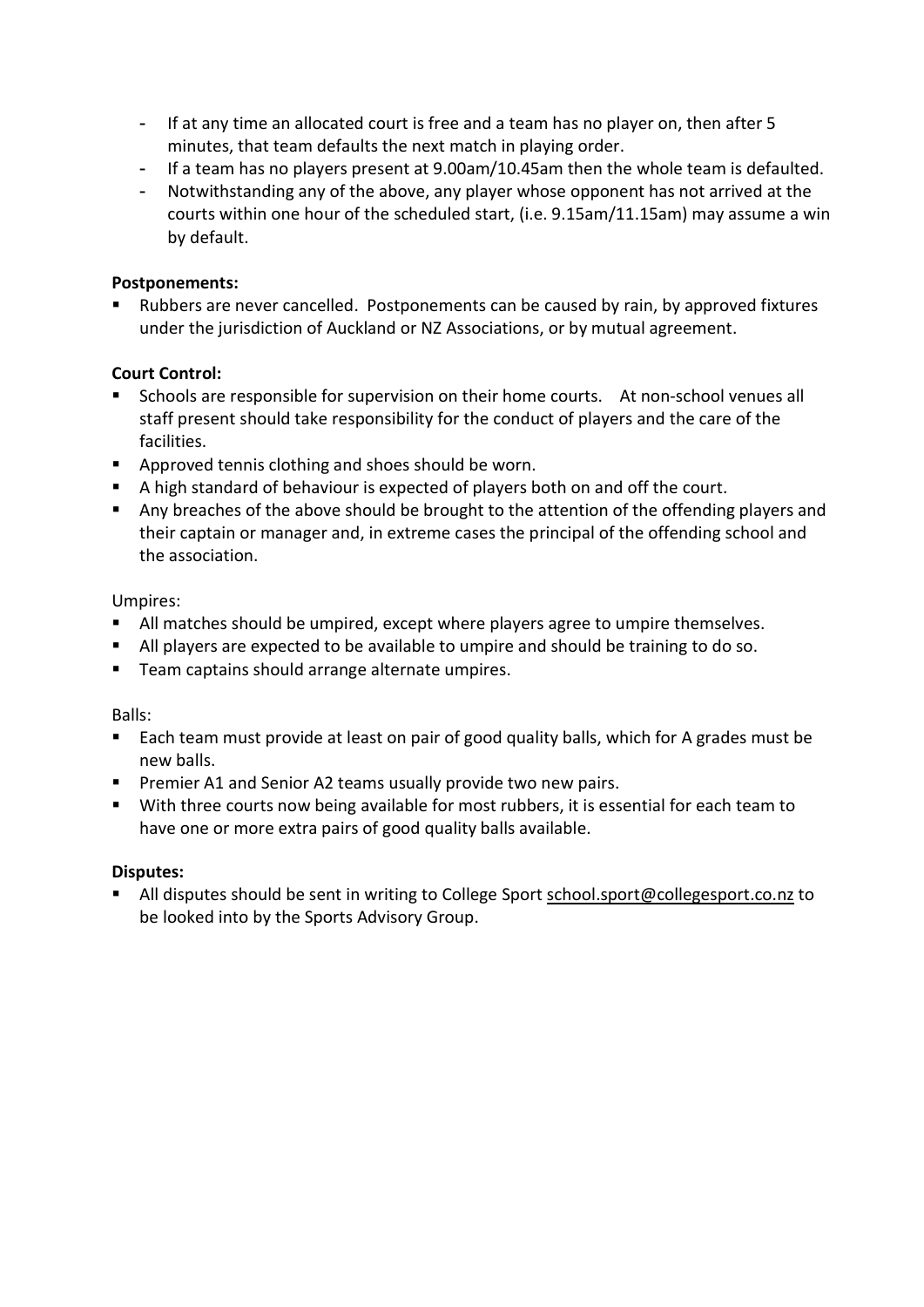# SCHOOL VENUES

| Albany Senior High School             | 536 Albany Highway       | Albany                 |
|---------------------------------------|--------------------------|------------------------|
| Auckland Girls' Grammar School        | 16 Howe Street - Gate 4  | <b>Freemans Bay</b>    |
| <b>Auckland Grammar School</b>        | Mountain Road            | Epsom                  |
| Avondale College                      | <b>Victor Street</b>     | Avondale               |
| <b>Baradene College</b>               | 237 Victoria Avenue      | Remuera                |
| <b>Birkenhead College</b>             | 140 Birkdale Road        | <b>Birkenhead</b>      |
| <b>Botany Downs Secondary College</b> | 575 Chapel Road          | Botany                 |
| Carmel College                        | 108 Shakespeare Road     | Milford                |
| Dilworth School                       | Mount St John Avenue     | Epsom                  |
| Diocesan School for Girls             | Clyde Street             | Epsom                  |
| Diocesan School for Girls             | <b>Erin St Courts</b>    | Epsom                  |
| Epsom Girls Grammar School            | Silver Road              | Epsom                  |
| Glendowie College                     | Crossfield Road          | Glendowie              |
| <b>Glenfield College</b>              | Kaipatiki Road           | Glenfield              |
| Green Bay High School                 | 143 Godley Rd            | Green Bay              |
| <b>Howick College</b>                 | Sandspit Road            | Howick                 |
| Kaipara College                       | 36 Rautawhiri Road       | Helensville            |
| Kelston Boys High School              | <b>Archibald Road</b>    | Kelston                |
| Kelston Girls College                 | Archibald Road           | New Lynn               |
| <b>Kings College</b>                  | <b>Golf Avenue</b>       | Otahuhu                |
| Kingsway School                       | 100 Jelas Road           | Orewa                  |
| Lynfield College                      | 191 White Swan Rd        | Mt Roskill             |
| Macleans College                      | 2 Macleans Road          | <b>Bucklands Beach</b> |
| <b>Marist College</b>                 | 31 Alberton Avenue       | Mt Albert              |
| Massey High School                    | 274 Don Buck Road        | Massey                 |
| McAuley High School                   | 26 High Street           | Otahuhu                |
| Mt Albert Grammar School              | Alberton Avenue          | Mt Albert              |
| Mt Roskill Grammar School             | Frost Road               | Mt Roskill             |
| Northcote College                     | Kauri Glen Road          | Northcote              |
| One Tree Hill College                 | 421-451 Great South Road | Penrose                |
| Onehunga High School                  | 24 Pleasant Street       | Onehunga               |
| Otahuhu College                       | 74-78 Mangere Rd         | Otahuhu                |
| Pakuranga College                     | Pigeon Mountain Road     | Half Moon Bay          |
| Papatoetoe High School                | Nicholson Avenue         | Papatoetoe             |
| Pinehurst School                      | 75 Bush Road             | Albany                 |
| Rangitoto College                     | 564 East Coast Road      | Mairangi Bay           |
| Rosmini College                       | 36 Dominion Street       | Takapuna               |
| Rutherford College                    | Kotuku Street            | Te Atatu Peninsula     |
| <b>Sacred Heart College</b>           | 250 West Tamaki Rd       | Glendowie              |
| Saint Kentigern College               | 130 Pakuranga Rd         | Pakuranga              |
| Sancta Maria College                  | 319 Te Irirangi Drive    | <b>Botany South</b>    |
| Selwyn College                        | 203-245 Kohimarama Road  | Kohimarama             |
| Sir Edmund Hillary Collegiate         | 2 Franklyne Road         | Otara                  |
| St Cuthbert's College                 | 122 Market Road          | Epsom                  |
| St Mary's College                     | 11 New Street            | Ponsonby               |
| St Peter's College                    | Mountain Road            | Epsom                  |
| Strathallan College                   | Hayfield Way             | Papakura               |
| Takapuna Grammar School               | 210 Lake Road            | Takapuna               |
| Waitakere College                     | 42 Rathgar Road          | Henderson              |
| Western Springs College               | 100 Motions Road         | <b>Western Springs</b> |
| Westlake Boys High School             | 30 Forrest Hill Road     | Takapuna               |
| Westlake Girls High School            | 2 Wairau Road            | Takapuna               |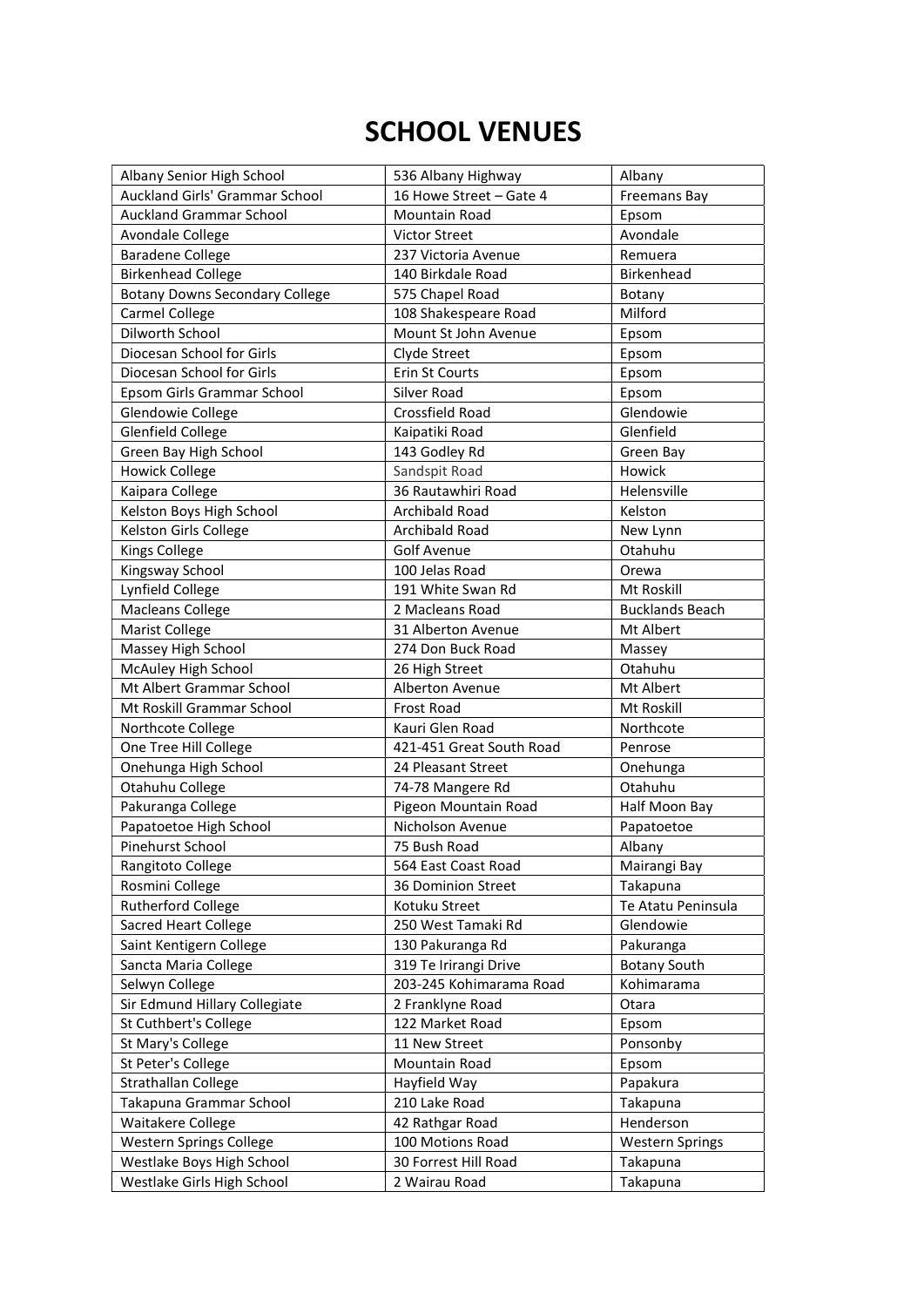# NON-SCHOOL VENUES (North Harbour)

#### Barfoot and Thompson Netball Centre



#### Forrest Hill: